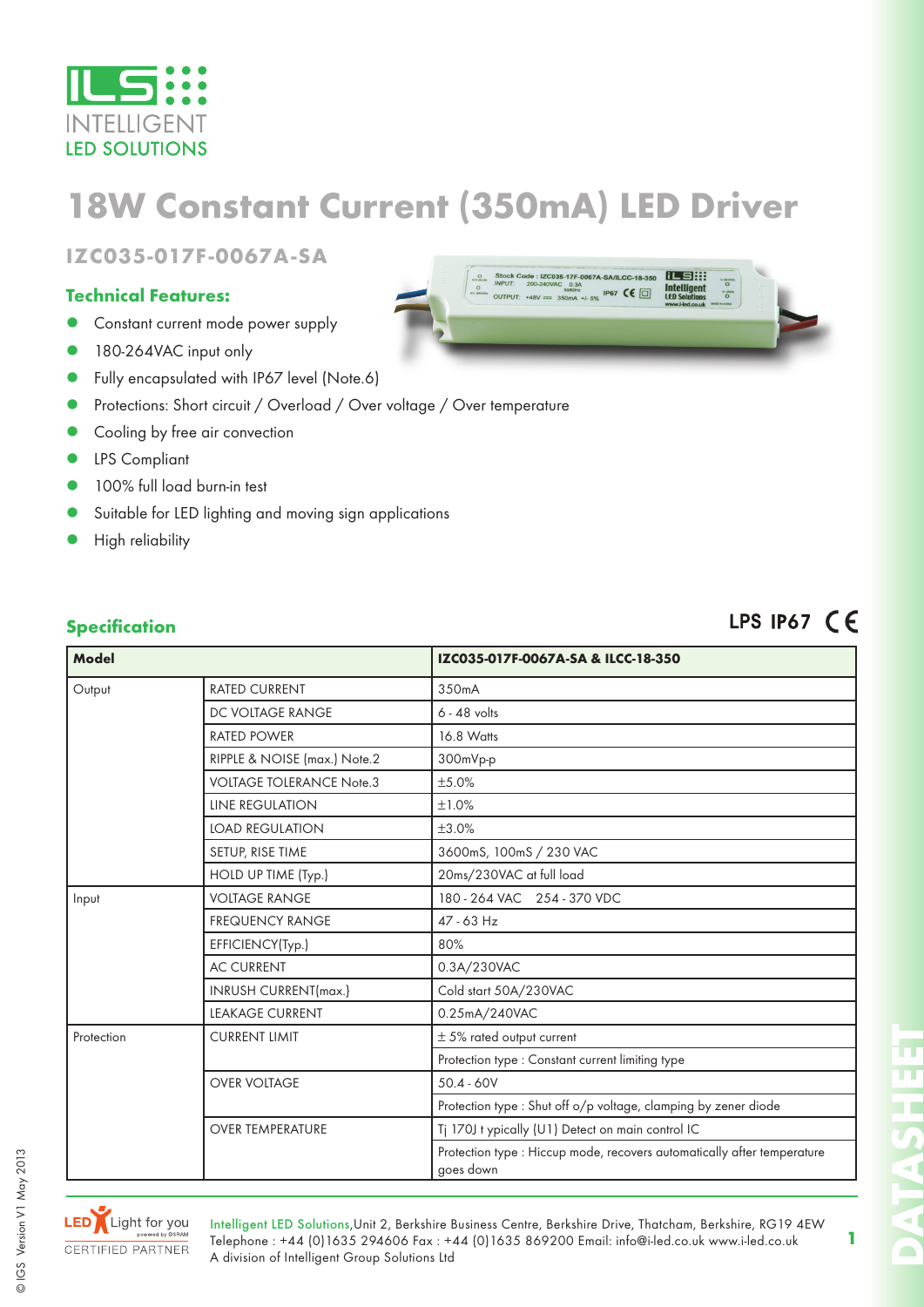## **www.i-led.co.uk**

| Model                    |                                       | IZC035-017F-0067A-SA & ILCC-18-350                                                                       |  |  |
|--------------------------|---------------------------------------|----------------------------------------------------------------------------------------------------------|--|--|
| Environment              | <b>WORKING TEMP.</b>                  | -30 - 70°C (Refer to output load derating curve)                                                         |  |  |
|                          | <b>WORKING HUMIDITY</b>               | 20 - 90% RH non-condensing                                                                               |  |  |
|                          | STORAGE TEMP., HUMIDITY               | $-40 - +80$ °C, 10 - 95% RH                                                                              |  |  |
|                          | <b>TEMP. COEFFICIENT</b>              | $\pm 0.2\%/^{\circ}C(0.50^{\circ}C)$                                                                     |  |  |
|                          | <b>VIBRATION</b>                      | 10 - 500Hz, 2G 10min./1 cycle, period for 60min. each along X, Y, Z axes                                 |  |  |
| Safety & EMC<br>(Note 5) | SAFETY STANDARDS                      | IP67 approved; design refer to UL1310 Class 2, TUV EN60950-1,<br>EN61347-2-13, CAN/CSA C22.2 No. 223-M91 |  |  |
|                          | <b>WITHSTAND VOLTAGE</b>              | I/P-O/P:3KVAC                                                                                            |  |  |
|                          | <b>ISOLATION RESISTANCE</b>           | I/P-O/P:>100M Ohms / 500VDC / 25 / 70% RH                                                                |  |  |
|                          | <b>EMI CONDUCTION &amp; RADIATION</b> | Compliance to EN55022 (CISPR22) Class A                                                                  |  |  |
|                          | <b>HARMONIC CURRENT</b>               | Compliance to EN61000-3-2 Class A, EN61000-3-3                                                           |  |  |
|                          | <b>EMS IMMUNITY</b>                   | Compliance to EN61000-4-2, 3, 4, 5, 6, 8, 11; ENV50204, EN55024, Light<br>industry level, criteria A     |  |  |
| Others                   | <b>MTBF</b>                           | 1200.6K hrs min.<br>MIL-HDBK-217F (25J)                                                                  |  |  |
|                          | <b>DIMENSION</b>                      | $140*30*22(L*W*H)$                                                                                       |  |  |

Notes:

1. All parameters NOT specially mentioned are measured at 230VAC input, rated load and 25 of ambient temperature.

2. Ripple & noise are measured at 20MHz of bandwidth by using a 12" twisted pair-wire terminated with a 0.1uf & 47uf parallel capacitor.

3. Tolerance : includes set up tolerance, line regulation and load regulation.

4. Derating may be needed under low input voltage. Please check the static characteristic for more details.

5. The power supply is considered as a component that will be operated in combination with final equipment. Since EMC performance will be affected by the complete installation, the final equipment manufacturers must re-qualify EMC Directive on the complete installation again.

6. Suitable for indoor use or outdoor use without direct sunlight exposure.

Intelligent LED Solutions,Unit 2, Berkshire Business Centre, Berkshire Drive, Thatcham, Berkshire, RG19 4EW Telephone : +44 (0)1635 294606 Fax : +44 (0)1635 869200 Email: info@i-led.co.uk www.i-led.co.uk A division of Intelligent Group Solutions Ltd

**DATASHEET**

**CATTAIN** 

m

**2**